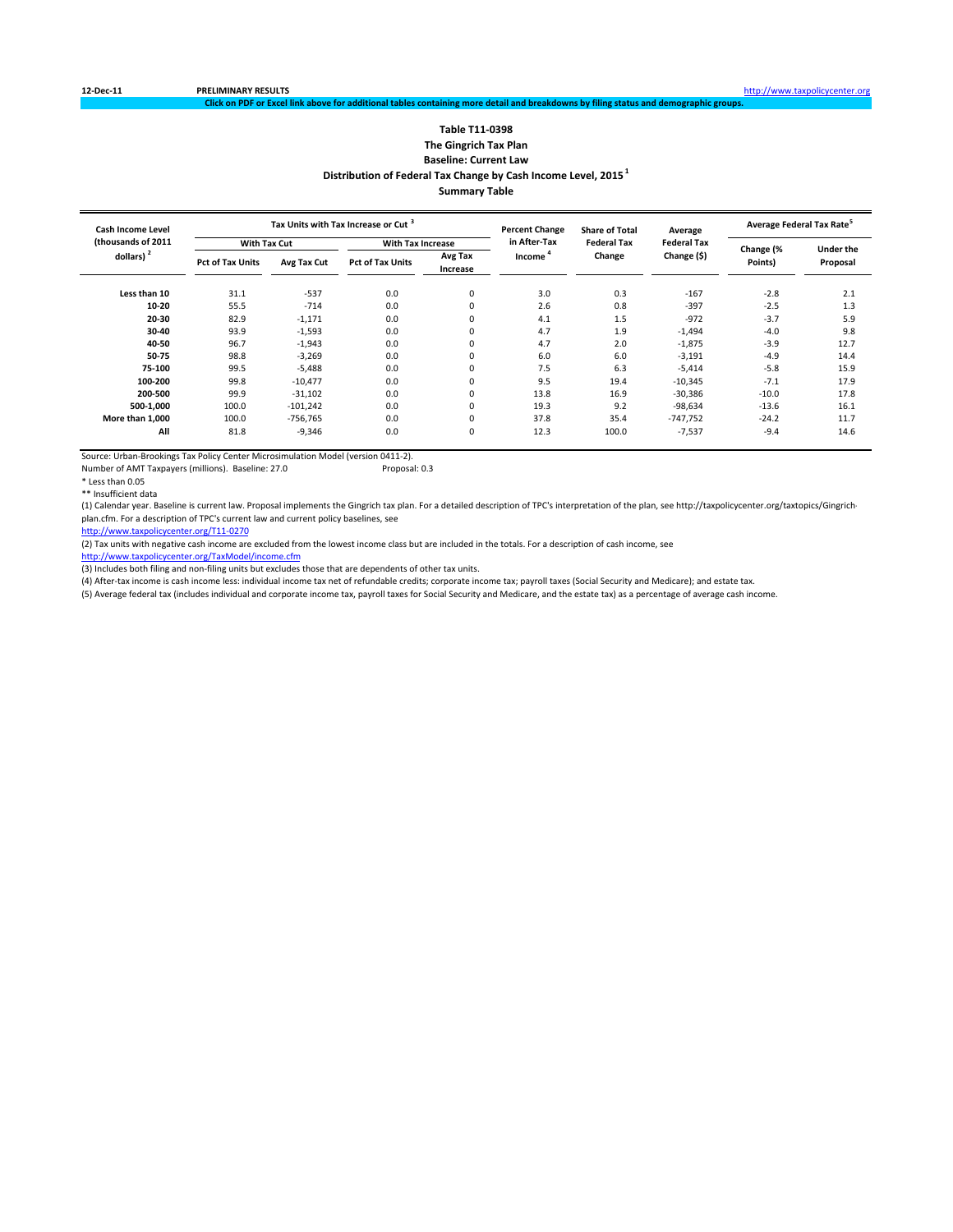#### **Table T11‐0398 The Gingrich Tax Plan Baseline: Current Law Distribution of Federal Tax Change by Cash Income Level, 2015 <sup>1</sup> Detail Table**

| <b>Cash Income Level</b><br>(thousands of 2011 | Percent of Tax Units <sup>3</sup> |                             | <b>Percent Change</b><br>in After-Tax | <b>Share of Total</b><br><b>Federal Tax</b> |                | <b>Average Federal Tax Change</b> | <b>Share of Federal Taxes</b> |                              | Average Federal Tax Rate <sup>5</sup> |                              |
|------------------------------------------------|-----------------------------------|-----------------------------|---------------------------------------|---------------------------------------------|----------------|-----------------------------------|-------------------------------|------------------------------|---------------------------------------|------------------------------|
| dollars) <sup>2</sup>                          | With Tax Cut                      | <b>With Tax</b><br>Increase | Income                                | Change                                      | <b>Dollars</b> | Percent                           | Change (%<br>Points)          | <b>Under the</b><br>Proposal | Change (%<br>Points)                  | <b>Under the</b><br>Proposal |
| Less than 10                                   | 31.1                              | 0.0                         | 3.0                                   | 0.3                                         | $-167$         | $-57.3$                           | $-0.1$                        | 0.1                          | $-2.8$                                | 2.1                          |
| $10 - 20$                                      | 55.5                              | 0.0                         | 2.6                                   | 0.8                                         | $-397$         | $-65.7$                           | $-0.2$                        | 0.3                          | $-2.5$                                | 1.3                          |
| 20-30                                          | 82.9                              | 0.0                         | 4.1                                   | 1.5                                         | $-972$         | $-38.2$                           | 0.0                           | 1.6                          | $-3.7$                                | 5.9                          |
| 30-40                                          | 93.9                              | 0.0                         | 4.7                                   | 1.9                                         | $-1,494$       | $-29.0$                           | 0.4                           | 3.0                          | $-4.0$                                | 9.8                          |
| 40-50                                          | 96.7                              | 0.0                         | 4.7                                   | 2.0                                         | $-1,875$       | $-23.6$                           | 0.9                           | 4.2                          | $-3.9$                                | 12.7                         |
| 50-75                                          | 98.8                              | 0.0                         | 6.0                                   | 6.0                                         | $-3,191$       | $-25.3$                           | 2.1                           | 11.4                         | $-4.9$                                | 14.4                         |
| 75-100                                         | 99.5                              | 0.0                         | 7.5                                   | 6.3                                         | $-5,414$       | $-26.9$                           | 1.8                           | 11.0                         | $-5.8$                                | 15.9                         |
| 100-200                                        | 99.8                              | 0.0                         | 9.5                                   | 19.4                                        | $-10,345$      | $-28.5$                           | 4.6                           | 31.2                         | $-7.1$                                | 17.9                         |
| 200-500                                        | 99.9                              | 0.0                         | 13.8                                  | 16.9                                        | $-30,386$      | $-35.9$                           | 0.9                           | 19.2                         | $-10.0$                               | 17.8                         |
| 500-1.000                                      | 100.0                             | 0.0                         | 19.3                                  | 9.2                                         | $-98,634$      | $-45.7$                           | $-0.9$                        | 7.0                          | $-13.6$                               | 16.1                         |
| More than 1.000                                | 100.0                             | 0.0                         | 37.8                                  | 35.4                                        | $-747,752$     | $-67.5$                           | $-9.6$                        | 10.9                         | $-24.2$                               | 11.7                         |
| All                                            | 81.8                              | 0.0                         | 12.3                                  | 100.0                                       | $-7,537$       | $-39.0$                           | 0.0                           | 100.0                        | $-9.4$                                | 14.6                         |

### **Baseline Distribution of Income and Federal Taxes**

**by Cash Income Level, 2015 <sup>1</sup>**

| <b>Cash Income Level</b><br>(thousands of 2011 | Tax Units             |                     |                      | <b>Pre-Tax Income</b>      |                      | <b>Federal Tax Burden</b> | <b>After-Tax Income</b> | Average<br><b>Federal Tax</b> |      |
|------------------------------------------------|-----------------------|---------------------|----------------------|----------------------------|----------------------|---------------------------|-------------------------|-------------------------------|------|
| dollars) <sup>2</sup>                          | Number<br>(thousands) | Percent of<br>Total | Average<br>(dollars) | Percent of<br><b>Total</b> | Average<br>(dollars) | Percent of<br>Total       | Average<br>(dollars)    | Percent of<br>Total           | Rate |
| Less than 10                                   | 18,828                | 11.1                | 5,900                | 0.8                        | 292                  | 0.2                       | 5,608                   | $1.0$                         | 5.0  |
| 10-20                                          | 26,753                | 15.8                | 15,859               | 3.1                        | 604                  | 0.5                       | 15,256                  | 3.9                           | 3.8  |
| 20-30                                          | 20,164                | 11.9                | 26,538               | 3.9                        | 2,546                | 1.6                       | 23.992                  | 4.7                           | 9.6  |
| 30-40                                          | 16,562                | 9.8                 | 37.305               | 4.5                        | 5,147                | 2.6                       | 32.158                  | 5.2                           | 13.8 |
| 40-50                                          | 13.738                | 8.1                 | 47.821               | 4.8                        | 7.950                | 3.4                       | 39.872                  | 5.3                           | 16.6 |
| 50-75                                          | 24.031                | 14.2                | 65.604               | 11.6                       | 12,625               | 9.3                       | 52,980                  | 12.3                          | 19.2 |
| 75-100                                         | 14,893                | 8.8                 | 92,846               | 10.2                       | 20,165               | 9.2                       | 72.681                  | 10.5                          | 21.7 |
| 100-200                                        | 23,887                | 14.1                | 145,539              | 25.5                       | 36,351               | 26.6                      | 109,188                 | 25.2                          | 25.0 |
| 200-500                                        | 7,059                 | 4.2                 | 305.065              | 15.8                       | 84,553               | 18.3                      | 220,512                 | 15.0                          | 27.7 |
| 500-1.000                                      | 1,187                 | 0.7                 | 726.148              | 6.3                        | 215.715              | 7.9                       | 510.433                 | 5.9                           | 29.7 |
| More than 1.000                                | 603                   | 0.4                 | 3,088,329            | 13.7                       | 1,107,772            | 20.5                      | 1,980,557               | 11.5                          | 35.9 |
| All                                            | 168,946               | 100.0               | 80,584               | 100.0                      | 19,325               | 100.0                     | 61,258                  | 100.0                         | 24.0 |

Source: Urban‐Brookings Tax Policy Center Microsimulation Model (version 0411‐2). Number of AMT Taxpayers (millions). Baseline: 27.0 Proposal: 0.3

\* Less than 0.05

(1) Calendar year. Baseline is current law. Proposal implements the Gingrich tax plan. For a detailed description of TPC's interpretation of the plan, see http://taxpolicycenter.org/taxtopics/Gingrich‐plan.cfm. For a description of TPC's current law and current policy baselines, see<br>http://www.taxpolicycenter.org/T11-0270

(2) Tax units with negative cash income are excluded from the lowest income class but are included in the totals. For a description of cash income, see

<u>http://www.taxpolicycenter.org/TaxModel/income.cfm</u><br>(3) Includes both filing and non-filing units but excludes those that are dependents of other tax units.

(4) After-tax income is cash income less: individual income tax net of refundable credits; corporate income tax; payroll taxes (Social Security and Medicare); and estate tax.<br>(5) Average federal tax (includes individual an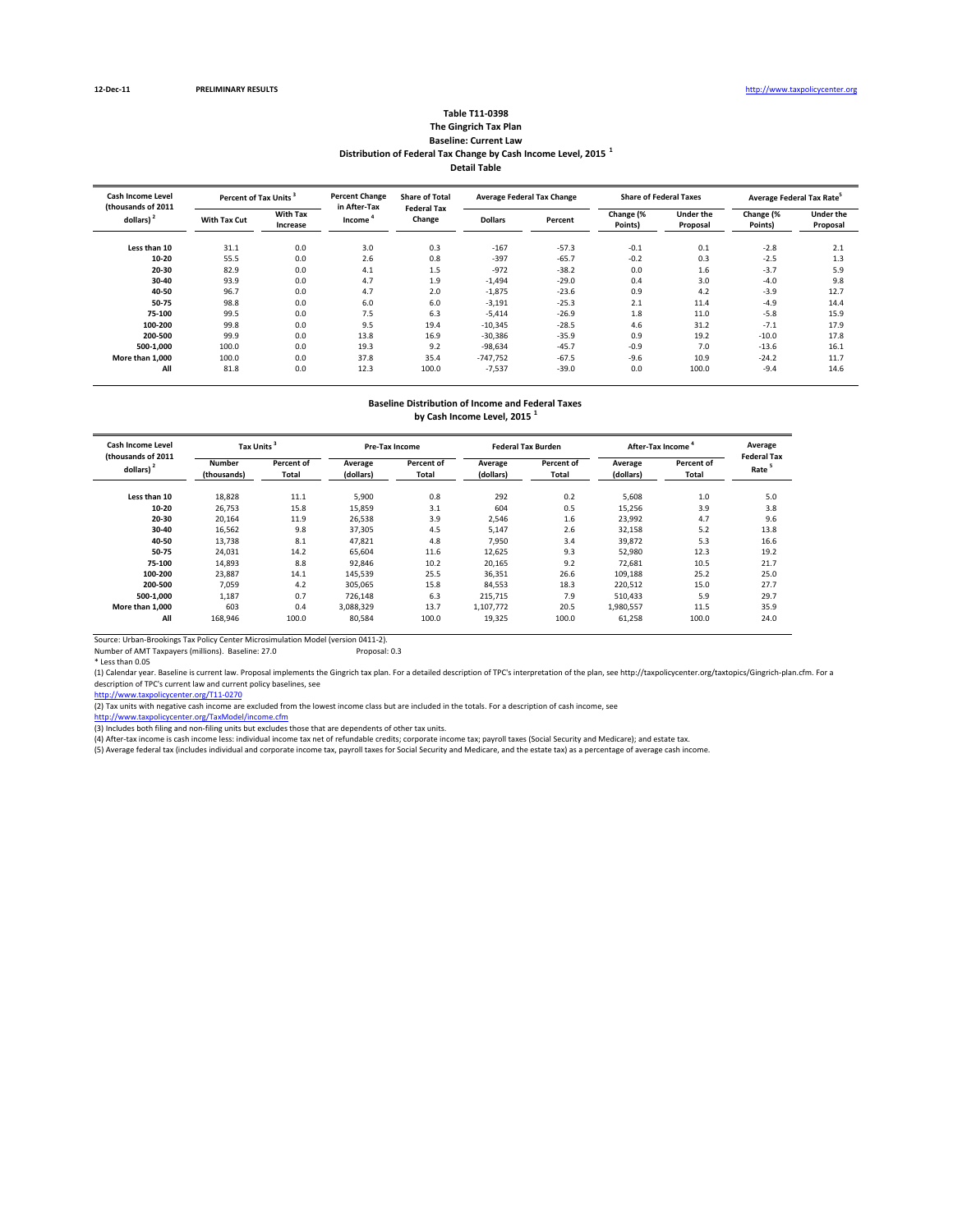#### **Table T11‐0398 The Gingrich Tax Plan Baseline: Current Law Distribution of Federal Tax Change by Cash Income Level, 2015 <sup>1</sup> Detail Table ‐ Single Tax Units**

| <b>Cash Income Level</b><br>(thousands of 2011 | Percent of Tax Units <sup>3</sup> |                             | <b>Percent Change</b><br>in After-Tax | <b>Share of Total</b><br><b>Federal Tax</b> |                | <b>Average Federal Tax Change</b> | <b>Share of Federal Taxes</b> |                              | Average Federal Tax Rate <sup>5</sup> |                              |
|------------------------------------------------|-----------------------------------|-----------------------------|---------------------------------------|---------------------------------------------|----------------|-----------------------------------|-------------------------------|------------------------------|---------------------------------------|------------------------------|
| dollars) <sup>2</sup>                          | With Tax Cut                      | <b>With Tax</b><br>Increase | Change<br>Income <sup>'</sup>         |                                             | <b>Dollars</b> | Percent                           | Change (%<br>Points)          | <b>Under the</b><br>Proposal | Change (%<br>Points)                  | <b>Under the</b><br>Proposal |
| Less than 10                                   | 24.8                              | 0.0                         | 2.1                                   | 0.6                                         | $-113$         | $-26.6$                           | 0.1                           | 0.9                          | $-1.9$                                | 5.4                          |
| $10 - 20$                                      | 50.5                              | 0.0                         | 1.6                                   | 1.6                                         | $-231$         | $-22.8$                           | 0.4                           | 2.8                          | $-1.5$                                | 5.0                          |
| 20-30                                          | 79.5                              | 0.0                         | 2.9                                   | 3.0                                         | $-669$         | $-21.0$                           | 1.1                           | 6.0                          | $-2.5$                                | 9.5                          |
| 30-40                                          | 94.5                              | 0.0                         | 3.7                                   | 3.8                                         | $-1,169$       | $-20.0$                           | 1.5                           | 8.1                          | $-3.1$                                | 12.6                         |
| 40-50                                          | 98.6                              | 0.0                         | 3.7                                   | 3.3                                         | $-1,421$       | $-15.4$                           | 2.2                           | 9.6                          | $-3.0$                                | 16.4                         |
| 50-75                                          | 99.2                              | 0.0                         | 6.3                                   | 10.7                                        | $-3,141$       | $-21.1$                           | 3.7                           | 21.3                         | $-4.8$                                | 18.0                         |
| 75-100                                         | 99.1                              | 0.0                         | 9.3                                   | 9.2                                         | $-6,362$       | $-26.9$                           | 1.4                           | 13.3                         | $-6.9$                                | 18.8                         |
| 100-200                                        | 99.4                              | 0.0                         | 11.5                                  | 17.6                                        | $-11,873$      | $-30.5$                           | 1.4                           | 21.5                         | $-8.4$                                | 19.1                         |
| 200-500                                        | 100.0                             | 0.0                         | 21.5                                  | 15.4                                        | $-46,790$      | $-49.7$                           | $-2.5$                        | 8.4                          | $-15.0$                               | 15.2                         |
| 500-1.000                                      | 100.0                             | 0.0                         | 29.8                                  | 8.4                                         | $-142,746$     | $-60.3$                           | $-1.9$                        | 3.0                          | $-20.0$                               | 13.1                         |
| More than 1.000                                | 100.0                             | 0.0                         | 48.3                                  | 26.4                                        | $-883,295$     | $-73.2$                           | $-7.4$                        | 5.2                          | $-29.1$                               | 10.7                         |
| All                                            | 70.2                              | 0.0                         | 10.1                                  | 100.0                                       | $-3,454$       | $-34.8$                           | 0.0                           | 100.0                        | $-7.8$                                | 14.6                         |

## **Baseline Distribution of Income and Federal Taxes**

**by Cash Income Level, 2015 <sup>1</sup>**

| Cash Income Level<br>(thousands of 2011 | Tax Units <sup>3</sup>       |                     |                      | <b>Pre-Tax Income</b> |                      | <b>Federal Tax Burden</b> | After-Tax Income     | Average<br><b>Federal Tax</b> |                   |
|-----------------------------------------|------------------------------|---------------------|----------------------|-----------------------|----------------------|---------------------------|----------------------|-------------------------------|-------------------|
| dollars)                                | <b>Number</b><br>(thousands) | Percent of<br>Total | Average<br>(dollars) | Percent of<br>Total   | Average<br>(dollars) | Percent of<br>Total       | Average<br>(dollars) | Percent of<br>Total           | Rate <sup>5</sup> |
| Less than 10                            | 14,874                       | 18.3                | 5,819                | 2.4                   | 425                  | 0.8                       | 5,394                | 2.9                           | 7.3               |
| $10 - 20$                               | 18,897                       | 23.2                | 15,738               | 8.3                   | 1,014                | 2.4                       | 14,724               | 10.0                          | 6.4               |
| 20-30                                   | 12.463                       | 15.3                | 26.424               | 9.2                   | 3,189                | 4.9                       | 23.235               | 10.4                          | 12.1              |
| 30-40                                   | 9.026                        | 11.1                | 37.254               | 9.4                   | 5,859                | 6.6                       | 31,395               | 10.2                          | 15.7              |
| 40-50                                   | 6,458                        | 7.9                 | 47,583               | 8.6                   | 9,230                | 7.4                       | 38,352               | 8.9                           | 19.4              |
| 50-75                                   | 9,524                        | 11.7                | 65,053               | 17.3                  | 14,866               | 17.6                      | 50,186               | 17.2                          | 22.9              |
| 75-100                                  | 4,046                        | 5.0                 | 91,748               | 10.4                  | 23,619               | 11.9                      | 68,129               | 9.9                           | 25.7              |
| 100-200                                 | 4,174                        | 5.1                 | 142,151              | 16.5                  | 38,989               | 20.2                      | 103,162              | 15.5                          | 27.4              |
| 200-500                                 | 926                          | 1.1                 | 311,980              | 8.1                   | 94,192               | 10.8                      | 217,787              | 7.3                           | 30.2              |
| 500-1.000                               | 165                          | 0.2                 | 715,451              | 3.3                   | 236,787              | 4.9                       | 478,664              | 2.8                           | 33.1              |
| More than 1.000                         | 84                           | 0.1                 | 3,035,414            | 7.1                   | 1,206,782            | 12.6                      | 1,828,632            | 5.5                           | 39.8              |
| All                                     | 81,336                       | 100.0               | 44,116               | 100.0                 | 9,914                | 100.0                     | 34,202               | 100.0                         | 22.5              |

Source: Urban‐Brookings Tax Policy Center Microsimulation Model (version 0411‐2).

\* Less than 0.05<br>(1) Calendar year. Baseline is current law. Proposal implements the Gingrich tax plan. For a detailed description of TPC's interpretation of the plan, see http://taxpolicycenter.org/taxtopics/Gingrich-plan description of TPC's current law and current policy baselines, see

http://www.taxpolicycenter.org/T11‐0270<br>(2) Tax units with negative cash income are excluded from the lowest income class but are included in the totals. For a description of cash income, see

http://www.taxpolicycenter.org/TaxModel/income.cfm

(3) Includes both filing and non-filing units but excludes those that are dependents of other tax units.<br>(4) After-tax income is cash income less: individual income tax net of refundable credits; corporate income tax; payr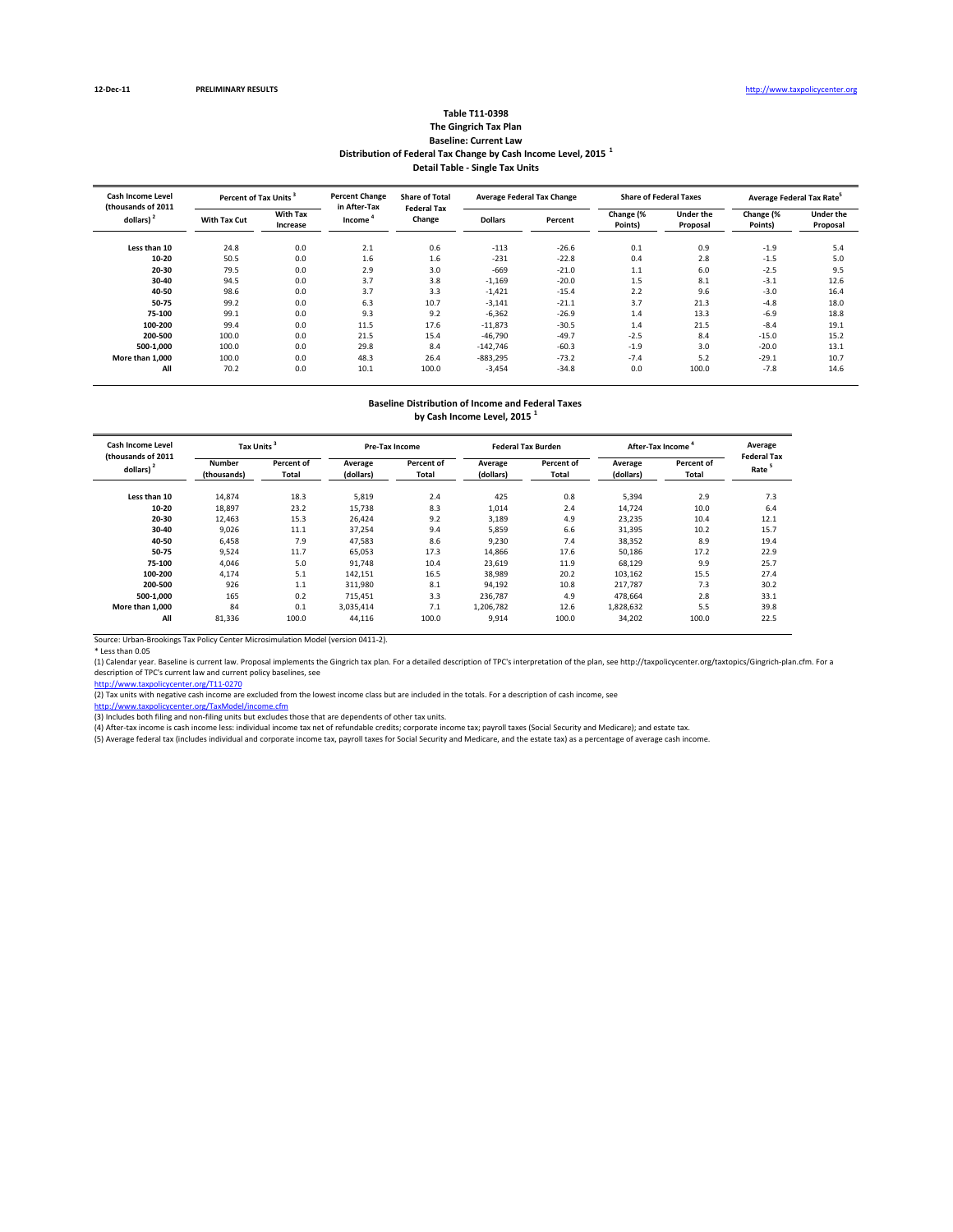#### **Table T11‐0398 The Gingrich Tax Plan Baseline: Current Law Distribution of Federal Tax Change by Cash Income Level, 2015 <sup>1</sup> Detail Table ‐ Married Tax Units Filing Jointly**

| <b>Cash Income Level</b><br>(thousands of 2011 | Percent of Tax Units <sup>3</sup> |                             | <b>Percent Change</b><br>in After-Tax | <b>Share of Total</b><br><b>Federal Tax</b> | <b>Average Federal Tax Change</b> |          |                      | <b>Share of Federal Taxes</b> | Average Federal Tax Rate <sup>5</sup> |                              |
|------------------------------------------------|-----------------------------------|-----------------------------|---------------------------------------|---------------------------------------------|-----------------------------------|----------|----------------------|-------------------------------|---------------------------------------|------------------------------|
| dollars) $2$                                   | With Tax Cut                      | <b>With Tax</b><br>Increase | Income <sup>'</sup>                   | Change                                      | <b>Dollars</b>                    | Percent  | Change (%<br>Points) | <b>Under the</b><br>Proposal  | Change (%<br>Points)                  | <b>Under the</b><br>Proposal |
| Less than 10                                   | 45.9                              | 0.0                         | 6.9                                   | 0.1                                         | $-342$                            | $-170.7$ | 0.0                  | 0.0                           | $-6.6$                                | $-2.7$                       |
| $10 - 20$                                      | 62.3                              | 0.0                         | 4.7                                   | 0.2                                         | $-757$                            | $-323.8$ | $-0.1$               | $-0.1$                        | $-4.6$                                | $-3.2$                       |
| 20-30                                          | 79.5                              | 0.0                         | 6.1                                   | 0.5                                         | $-1,515$                          | $-87.9$  | $-0.2$               | 0.0                           | $-5.7$                                | 0.8                          |
| 30-40                                          | 87.3                              | 0.0                         | 5.5                                   | 0.7                                         | $-1,870$                          | $-50.1$  | $-0.1$               | 0.5                           | $-5.0$                                | 5.0                          |
| 40-50                                          | 92.4                              | 0.0                         | 5.0                                   | 1.0                                         | $-2,129$                          | $-37.0$  | 0.1                  | 1.1                           | $-4.4$                                | 7.5                          |
| 50-75                                          | 98.4                              | 0.0                         | 5.5                                   | 3.5                                         | $-3,091$                          | $-30.3$  | 0.8                  | 5.5                           | $-4.7$                                | 10.8                         |
| 75-100                                         | 99.7                              | 0.0                         | 6.6                                   | 5.0                                         | $-4,974$                          | $-27.1$  | 1.7                  | 9.2                           | $-5.3$                                | 14.3                         |
| 100-200                                        | 99.9                              | 0.0                         | 9.1                                   | 20.8                                        | $-10,070$                         | $-28.2$  | 6.2                  | 36.0                          | $-6.9$                                | 17.5                         |
| 200-500                                        | 99.9                              | 0.0                         | 12.5                                  | 18.4                                        | $-27,721$                         | $-33.4$  | 2.6                  | 24.9                          | $-9.1$                                | 18.2                         |
| 500-1.000                                      | 100.0                             | 0.0                         | 17.7                                  | 10.1                                        | $-91,186$                         | $-43.0$  | $-0.4$               | 9.1                           | $-12.5$                               | 16.6                         |
| More than 1.000                                | 100.0                             | 0.0                         | 35.9                                  | 39.6                                        | $-710,712$                        | $-66.2$  | $-10.5$              | 13.7                          | $-23.3$                               | 11.9                         |
| All                                            | 94.7                              | 0.0                         | 13.8                                  | 100.0                                       | $-15,094$                         | $-40.4$  | 0.0                  | 100.0                         | $-10.3$                               | 15.2                         |

# **Baseline Distribution of Income and Federal Taxes**

**by Cash Income Level, 2015 <sup>1</sup>**

| Cash Income Level<br>(thousands of 2011 | <b>Tax Units</b>      |                     |                      | <b>Pre-Tax Income</b> |                      | <b>Federal Tax Burden</b> | After-Tax Income     | Average<br><b>Federal Tax</b> |                   |
|-----------------------------------------|-----------------------|---------------------|----------------------|-----------------------|----------------------|---------------------------|----------------------|-------------------------------|-------------------|
| dollars)                                | Number<br>(thousands) | Percent of<br>Total | Average<br>(dollars) | Percent of<br>Total   | Average<br>(dollars) | Percent of<br>Total       | Average<br>(dollars) | Percent of<br>Total           | Rate <sup>5</sup> |
| Less than 10                            | 1,193                 | 2.0                 | 5,175                | 0.1                   | 201                  | 0.0                       | 4,975                | 0.1                           | 3.9               |
| $10 - 20$                               | 2,308                 | 3.9                 | 16,515               | 0.4                   | 234                  | 0.0                       | 16,281               | 0.6                           | 1.4               |
| 20-30                                   | 2,817                 | 4.8                 | 26.670               | 0.9                   | 1,723                | 0.2                       | 24.946               | 1.1                           | 6.5               |
| 30-40                                   | 3.184                 | 5.4                 | 37.640               | 1.4                   | 3.734                | 0.5                       | 33.906               | 1.7                           | 9.9               |
| 40-50                                   | 4,125                 | 7.0                 | 48,277               | 2.3                   | 5,761                | 1.1                       | 42,516               | 2.7                           | 11.9              |
| 50-75                                   | 10.125                | 17.2                | 66,252               | 7.8                   | 10,210               | 4.7                       | 56,042               | 8.8                           | 15.4              |
| 75-100                                  | 8,981                 | 15.3                | 93,522               | 9.7                   | 18,340               | 7.5                       | 75,181               | 10.5                          | 19.6              |
| 100-200                                 | 18,369                | 31.2                | 146,871              | 31.2                  | 35,776               | 29.9                      | 111,095              | 31.7                          | 24.4              |
| 200-500                                 | 5,889                 | 10.0                | 304,115              | 20.7                  | 83,102               | 22.3                      | 221,014              | 20.2                          | 27.3              |
| 500-1.000                               | 983                   | 1.7                 | 728,319              | 8.3                   | 212,278              | 9.5                       | 516,041              | 7.9                           | 29.2              |
| More than 1,000                         | 495                   | 0.8                 | 3.052.733            | 17.5                  | 1,073,550            | 24.2                      | 1,979,184            | 15.2                          | 35.2              |
| All                                     | 58,870                | 100.0               | 146,762              | 100.0                 | 37,356               | 100.0                     | 109,406              | 100.0                         | 25.5              |

Source: Urban‐Brookings Tax Policy Center Microsimulation Model (version 0411‐2).

\* Less than 0.05<br>(1) Calendar year. Baseline is current law. Proposal implements the Gingrich tax plan. For a detailed description of TPC's interpretation of the plan, see http://taxpolicycenter.org/taxtopics/Gingrich-plan description of TPC's current law and current policy baselines, see

http://www.taxpolicycenter.org/T11‐0270<br>(2) Tax units with negative cash income are excluded from the lowest income class but are included in the totals. For a description of cash income, see

http://www.taxpolicycenter.org/TaxModel/income.cfm

(3) Includes both filing and non-filing units but excludes those that are dependents of other tax units.<br>(4) After-tax income is cash income less: individual income tax net of refundable credits; corporate income tax; payr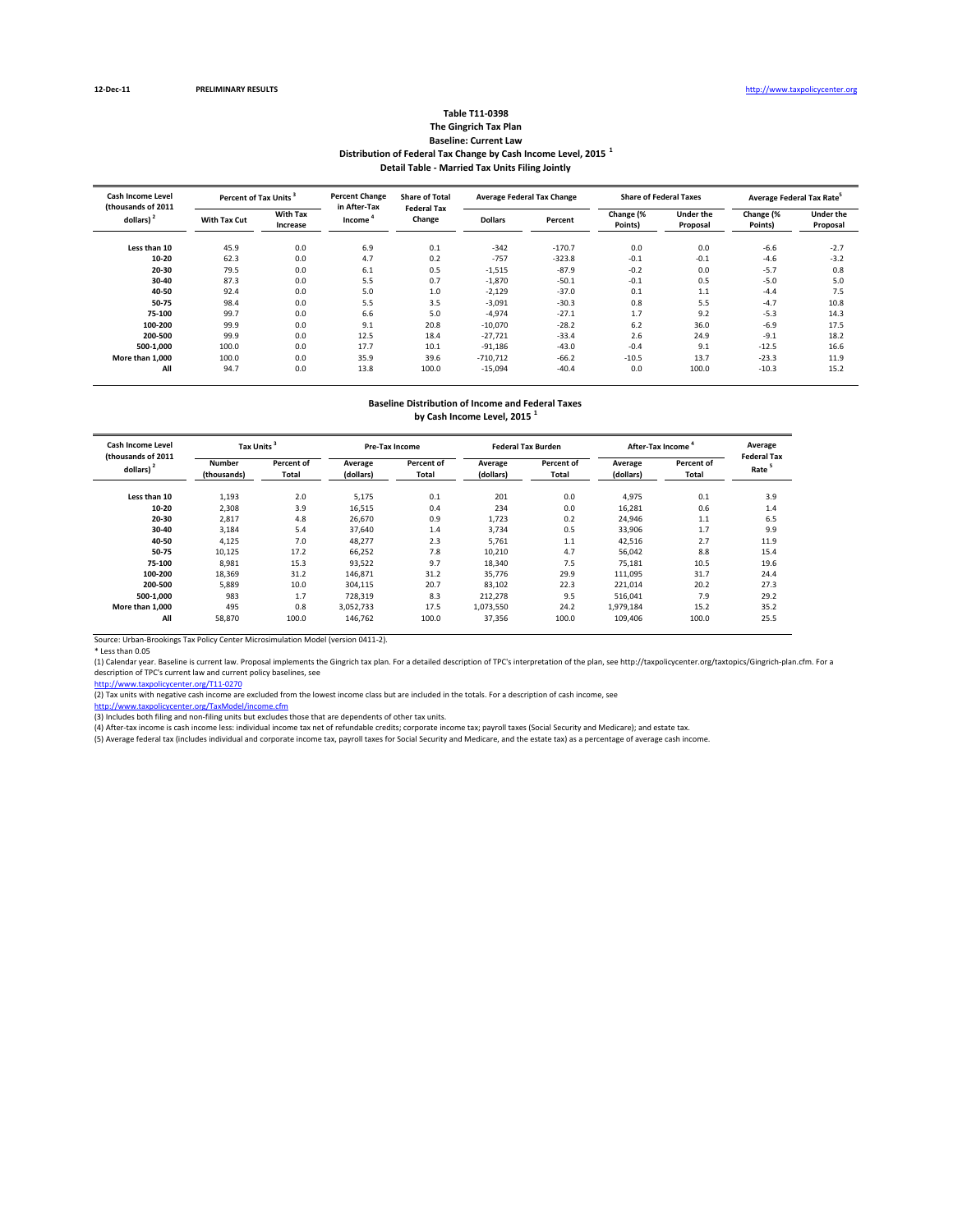#### **Table T11‐0398 The Gingrich Tax Plan Baseline: Current Law Distribution of Federal Tax Change by Cash Income Level, 2015 <sup>1</sup> Detail Table ‐ Head of Household Tax Units**

| <b>Cash Income Level</b><br>(thousands of 2011 | Percent of Tax Units <sup>3</sup> |                             | <b>Percent Change</b><br>in After-Tax | <b>Share of Total</b><br><b>Federal Tax</b> |                | <b>Average Federal Tax Change</b> |                      | <b>Share of Federal Taxes</b> | Average Federal Tax Rate <sup>5</sup> |                              |
|------------------------------------------------|-----------------------------------|-----------------------------|---------------------------------------|---------------------------------------------|----------------|-----------------------------------|----------------------|-------------------------------|---------------------------------------|------------------------------|
| dollars) <sup>2</sup>                          | <b>With Tax Cut</b>               | <b>With Tax</b><br>Increase | Income <sup>*</sup>                   | Change                                      | <b>Dollars</b> | Percent                           | Change (%<br>Points) | <b>Under the</b><br>Proposal  | Change (%<br>Points)                  | <b>Under the</b><br>Proposal |
| Less than 10                                   | 60.8                              | 0.0                         | 5.6                                   | 1.4                                         | $-398$         | 91.0                              | $-1.2$               | $-1.8$                        | $-6.0$                                | $-12.5$                      |
| $10 - 20$                                      | 69.0                              | 0.0                         | 4.9                                   | 5.7                                         | $-822$         | 103.0                             | $-4.9$               | $-7.1$                        | $-5.1$                                | $-10.1$                      |
| 20-30                                          | 93.2                              | 0.0                         | 5.7                                   | 8.8                                         | $-1,454$       | $-127.1$                          | $-3.8$               | $-1.2$                        | $-5.4$                                | $-1.2$                       |
| 30-40                                          | 97.5                              | 0.0                         | 5.9                                   | 10.2                                        | $-1,933$       | $-43.4$                           | $-0.7$               | 8.3                           | $-5.2$                                | 6.8                          |
| 40-50                                          | 98.5                              | 0.0                         | 6.3                                   | 9.2                                         | $-2,522$       | $-32.1$                           | 1.1                  | 12.1                          | $-5.3$                                | 11.2                         |
| 50-75                                          | 99.3                              | 0.0                         | 6.6                                   | 17.6                                        | $-3,449$       | $-26.5$                           | 5.0                  | 30.5                          | $-5.3$                                | 14.7                         |
| 75-100                                         | 99.3                              | 0.0                         | 7.7                                   | 11.2                                        | $-5,420$       | $-25.7$                           | 3.5                  | 20.3                          | $-5.9$                                | 17.0                         |
| 100-200                                        | 99.7                              | 0.0                         | 9.0                                   | 13.9                                        | $-9,186$       | $-26.0$                           | 4.2                  | 24.7                          | $-6.7$                                | 19.0                         |
| 200-500                                        | 100.0                             | 0.0                         | 12.9                                  | 6.9                                         | $-28,028$      | $-35.1$                           | 0.4                  | 7.9                           | $-9.4$                                | 17.4                         |
| 500-1,000                                      | 100.0                             | 0.0                         | 16.9                                  | 3.0                                         | $-85,054$      | $-41.8$                           | $-0.2$               | 2.6                           | $-12.0$                               | 16.8                         |
| More than 1.000                                | 100.0                             | 0.0                         | 38.5                                  | 12.0                                        | $-719,584$     | $-67.1$                           | $-3.2$               | 3.7                           | $-24.5$                               | 12.0                         |
| All                                            | 87.7                              | 0.0                         | 7.8                                   | 100.0                                       | $-2.896$       | $-38.5$                           | 0.0                  | 100.0                         | $-6.5$                                | 10.4                         |

# **Baseline Distribution of Income and Federal Taxes**

**by Cash Income Level, 2015 <sup>1</sup>**

| Cash Income Level<br>(thousands of 2011 | <b>Tax Units</b>      |                     |                      | <b>Pre-Tax Income</b> |                      | <b>Federal Tax Burden</b> | After-Tax Income     | Average<br><b>Federal Tax</b> |                   |
|-----------------------------------------|-----------------------|---------------------|----------------------|-----------------------|----------------------|---------------------------|----------------------|-------------------------------|-------------------|
| dollars)                                | Number<br>(thousands) | Percent of<br>Total | Average<br>(dollars) | Percent of<br>Total   | Average<br>(dollars) | Percent of<br>Total       | Average<br>(dollars) | Percent of<br>Total           | Rate <sup>5</sup> |
| Less than 10                            | 2,630                 | 10.1                | 6,699                | 1.5                   | $-438$               | $-0.6$                    | 7,137                | 1.9                           | $-6.5$            |
| $10 - 20$                               | 5,290                 | 20.3                | 15,982               | 7.3                   | $-798$               | $-2.2$                    | 16.780               | 9.2                           | $-5.0$            |
| 20-30                                   | 4,577                 | 17.5                | 26.748               | 10.5                  | 1,144                | 2.7                       | 25.604               | 12.1                          | 4.3               |
| 30-40                                   | 3.986                 | 15.3                | 37.118               | 12.7                  | 4.451                | 9.0                       | 32.667               | 13.4                          | 12.0              |
| 40-50                                   | 2,750                 | 10.5                | 47.741               | 11.3                  | 7,850                | 11.0                      | 39,891               | 11.3                          | 16.4              |
| 50-75                                   | 3,859                 | 14.8                | 65.204               | 21.6                  | 13,006               | 25.5                      | 52,197               | 20.8                          | 20.0              |
| 75-100                                  | 1,567                 | 6.0                 | 91,930               | 12.4                  | 21,068               | 16.8                      | 70.862               | 11.5                          | 22.9              |
| 100-200                                 | 1,144                 | 4.4                 | 137,276              | 13.5                  | 35,299               | 20.5                      | 101,977              | 12.0                          | 25.7              |
| 200-500                                 | 185                   | 0.7                 | 297,897              | 4.7                   | 79,798               | 7.5                       | 218,099              | 4.2                           | 26.8              |
| 500-1.000                               | 27                    | 0.1                 | 706,379              | 1.6                   | 203,643              | 2.8                       | 502,736              | 1.4                           | 28.8              |
| More than 1,000                         | 13                    | 0.1                 | 2,940,222            | 3.2                   | 1,072,213            | 6.9                       | 1,868,009            | 2.4                           | 36.5              |
| All                                     | 26,121                | 100.0               | 44,620               | 100.0                 | 7,531                | 100.0                     | 37.089               | 100.0                         | 16.9              |

Source: Urban‐Brookings Tax Policy Center Microsimulation Model (version 0411‐2).

\* Less than 0.05<br>(1) Calendar year. Baseline is current law. Proposal implements the Gingrich tax plan. For a detailed description of TPC's interpretation of the plan, see http://taxpolicycenter.org/taxtopics/Gingrich-plan description of TPC's current law and current policy baselines, see

http://www.taxpolicycenter.org/T11‐0270<br>(2) Tax units with negative cash income are excluded from the lowest income class but are included in the totals. For a description of cash income, see

http://www.taxpolicycenter.org/TaxModel/income.cfm

(3) Includes both filing and non-filing units but excludes those that are dependents of other tax units.<br>(4) After-tax income is cash income less: individual income tax net of refundable credits; corporate income tax; payr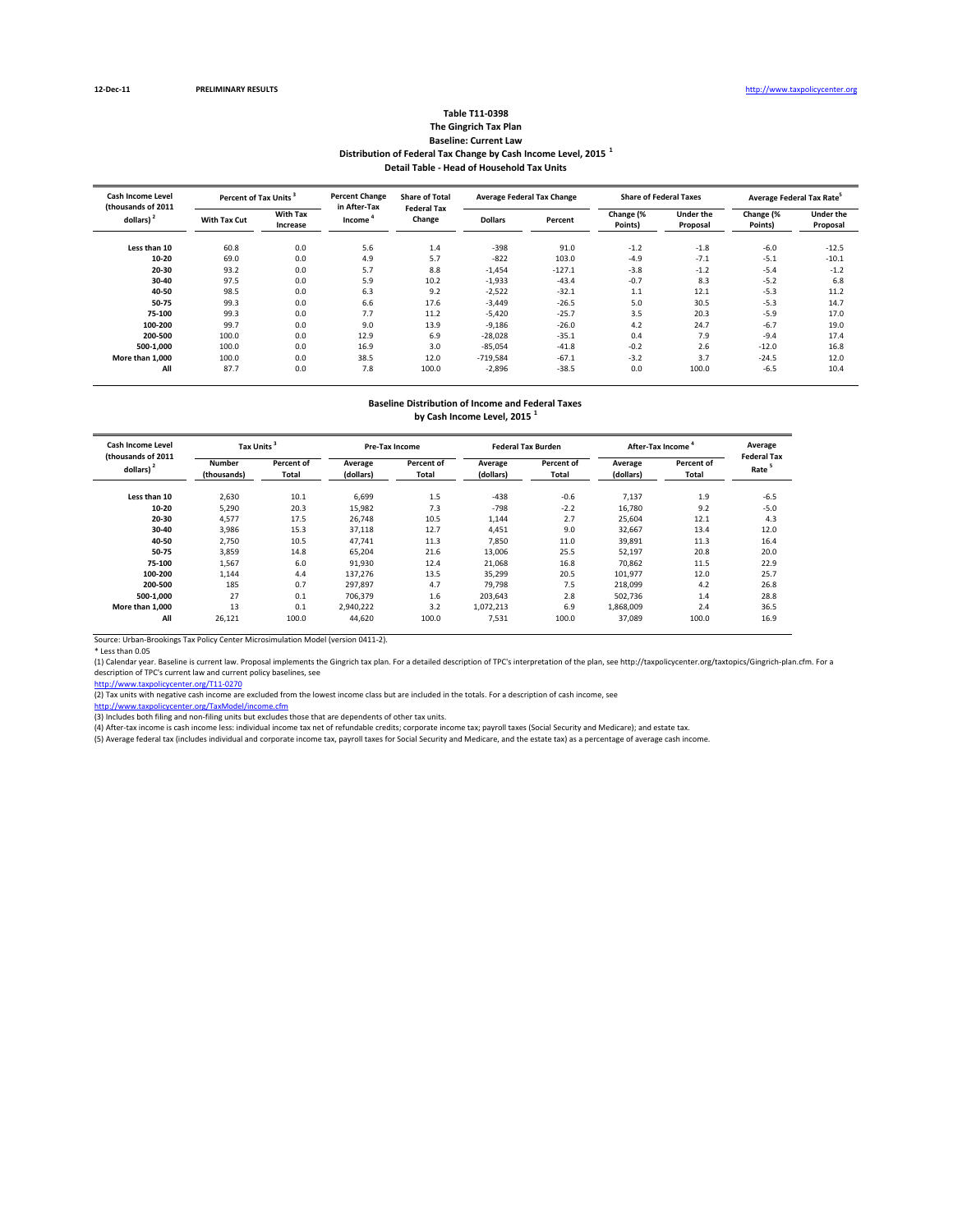#### **Table T11‐0398 The Gingrich Tax Plan Baseline: Current Law Distribution of Federal Tax Change by Cash Income Level, 2015 <sup>1</sup> Detail Table ‐ Tax Units with Children**

| Cash Income Level<br>(thousands of 2011 | Percent of Tax Units <sup>3</sup> |                             | <b>Percent Change</b><br>in After-Tax | <b>Share of Total</b><br><b>Federal Tax</b> | <b>Average Federal Tax Change</b> |          | <b>Share of Federal Taxes</b> |                              | Average Federal Tax Rate <sup>5</sup> |                              |
|-----------------------------------------|-----------------------------------|-----------------------------|---------------------------------------|---------------------------------------------|-----------------------------------|----------|-------------------------------|------------------------------|---------------------------------------|------------------------------|
| dollars) <sup>2</sup>                   | With Tax Cut                      | <b>With Tax</b><br>Increase | Income <sup>'</sup>                   | Change                                      | <b>Dollars</b>                    | Percent  | Change (%<br>Points)          | <b>Under the</b><br>Proposal | Change (%<br>Points)                  | <b>Under the</b><br>Proposal |
| Less than 10                            | 60.2                              | 0.0                         | 6.7                                   | 0.3                                         | $-451$                            | 69.7     | $-0.3$                        | $-0.4$                       | $-7.4$                                | $-18.0$                      |
| $10 - 20$                               | 80.9                              | 0.0                         | 6.3                                   | 1.2                                         | $-1,105$                          | 74.4     | $-1.2$                        | $-1.8$                       | $-6.8$                                | $-16.0$                      |
| 20-30                                   | 95.7                              | 0.0                         | 7.3                                   | 2.0                                         | $-1,892$                          | $-292.8$ | $-1.1$                        | $-0.9$                       | $-7.1$                                | $-4.7$                       |
| 30-40                                   | 98.8                              | 0.0                         | 7.2                                   | 2.3                                         | $-2,385$                          | $-57.6$  | $-0.5$                        | 1.1                          | $-6.4$                                | 4.7                          |
| 40-50                                   | 98.7                              | 0.0                         | 7.6                                   | 2.5                                         | $-3,057$                          | $-40.9$  | $-0.1$                        | 2.4                          | $-6.4$                                | 9.2                          |
| 50-75                                   | 99.6                              | 0.0                         | 7.6                                   | 6.1                                         | $-4,072$                          | $-32.7$  | 0.9                           | 8.3                          | $-6.2$                                | 12.7                         |
| 75-100                                  | 100.0                             | 0.0                         | 8.4                                   | 7.0                                         | $-6,137$                          | $-30.5$  | 1.4                           | 10.5                         | $-6.6$                                | 15.0                         |
| 100-200                                 | 100.0                             | 0.0                         | 9.7                                   | 21.8                                        | $-10,577$                         | $-28.6$  | 5.5                           | 35.7                         | $-7.2$                                | 18.0                         |
| 200-500                                 | 100.0                             | 0.0                         | 12.2                                  | 16.8                                        | $-26,404$                         | $-31.3$  | 3.0                           | 24.3                         | $-8.8$                                | 19.2                         |
| 500-1.000                               | 100.0                             | 0.0                         | 16.5                                  | 8.1                                         | $-83,574$                         | $-37.8$  | 0.3                           | 8.8                          | $-11.5$                               | 18.9                         |
| More than 1.000                         | 100.0                             | 0.0                         | 36.5                                  | 31.8                                        | $-707,820$                        | $-63.6$  | $-7.9$                        | 12.0                         | $-23.2$                               | 13.3                         |
| All                                     | 94.7                              | 0.0                         | 12.9                                  | 100.0                                       | $-9,973$                          | $-39.7$  | 0.0                           | 100.0                        | $-9.7$                                | 14.8                         |

## **Baseline Distribution of Income and Federal Taxes**

**by Cash Income Level, 2015 <sup>1</sup>**

| Cash Income Level<br>(thousands of 2011 | Tax Units <sup>3</sup>       |                     |                      | <b>Pre-Tax Income</b> |                      | <b>Federal Tax Burden</b> | After-Tax Income     | Average<br><b>Federal Tax</b> |                   |
|-----------------------------------------|------------------------------|---------------------|----------------------|-----------------------|----------------------|---------------------------|----------------------|-------------------------------|-------------------|
| dollars)                                | <b>Number</b><br>(thousands) | Percent of<br>Total | Average<br>(dollars) | Percent of<br>Total   | Average<br>(dollars) | Percent of<br>Total       | Average<br>(dollars) | Percent of<br>Total           | Rate <sup>5</sup> |
| Less than 10                            | 3,055                        | 6.1                 | 6,104                | 0.4                   | $-647$               | $-0.2$                    | 6,752                | 0.5                           | $-10.6$           |
| $10 - 20$                               | 5,354                        | 10.7                | 16,179               | 1.7                   | $-1,484$             | $-0.6$                    | 17,663               | 2.4                           | $-9.2$            |
| 20-30                                   | 5,205                        | 10.4                | 26,687               | 2.7                   | 646                  | 0.3                       | 26.040               | 3.5                           | 2.4               |
| 30-40                                   | 4,865                        | 9.7                 | 37,231               | 3.5                   | 4,139                | 1.6                       | 33,092               | 4.2                           | 11.1              |
| 40-50                                   | 4,063                        | 8.1                 | 47,981               | 3.8                   | 7.480                | 2.4                       | 40,501               | 4.2                           | 15.6              |
| 50-75                                   | 7,481                        | 14.9                | 66,213               | 9.6                   | 12,467               | 7.4                       | 53,745               | 10.4                          | 18.8              |
| 75-100                                  | 5,727                        | 11.4                | 93,379               | 10.4                  | 20,123               | 9.1                       | 73,256               | 10.8                          | 21.6              |
| 100-200                                 | 10,299                       | 20.5                | 146,387              | 29.3                  | 36,939               | 30.2                      | 109,448              | 29.0                          | 25.2              |
| 200-500                                 | 3,188                        | 6.4                 | 301,180              | 18.7                  | 84,247               | 21.3                      | 216,933              | 17.8                          | 28.0              |
| 500-1.000                               | 488                          | 1.0                 | 726,899              | 6.9                   | 221,065              | 8.6                       | 505,834              | 6.4                           | 30.4              |
| More than 1.000                         | 225                          | 0.5                 | 3,052,860            | 13.3                  | 1,112,293            | 19.8                      | 1,940,567            | 11.2                          | 36.4              |
| All                                     | 50,185                       | 100.0               | 102,460              | 100.0                 | 25,118               | 100.0                     | 77,343               | 100.0                         | 24.5              |

Source: Urban‐Brookings Tax Policy Center Microsimulation Model (version 0411‐2).

\* Less than 0.05 Note: Tax units with children are those claiming an exemption for children at home or away from home.

(1) Calendar year. Baseline is current law. Proposal implements the Gingrich tax plan. For a detailed description of TPC's interpretation of the plan, see http://taxpolicycenter.org/taxtopics/Gingrich‐plan.cfm. For a description of TPC's current law and current policy baselines, see<br>http://www.taxpolicycenter.org/T11-0270

(2) Tax units with negative cash income are excluded from the lowest income class but are included in the totals. For a description of cash income, see

<u>http://www.taxpolicycenter.org/TaxModel/income.cfm</u><br>(3) Includes both filing and non-filing units but excludes those that are dependents of other tax units.<br>(4) After-tax income is cash income less: individual income tax